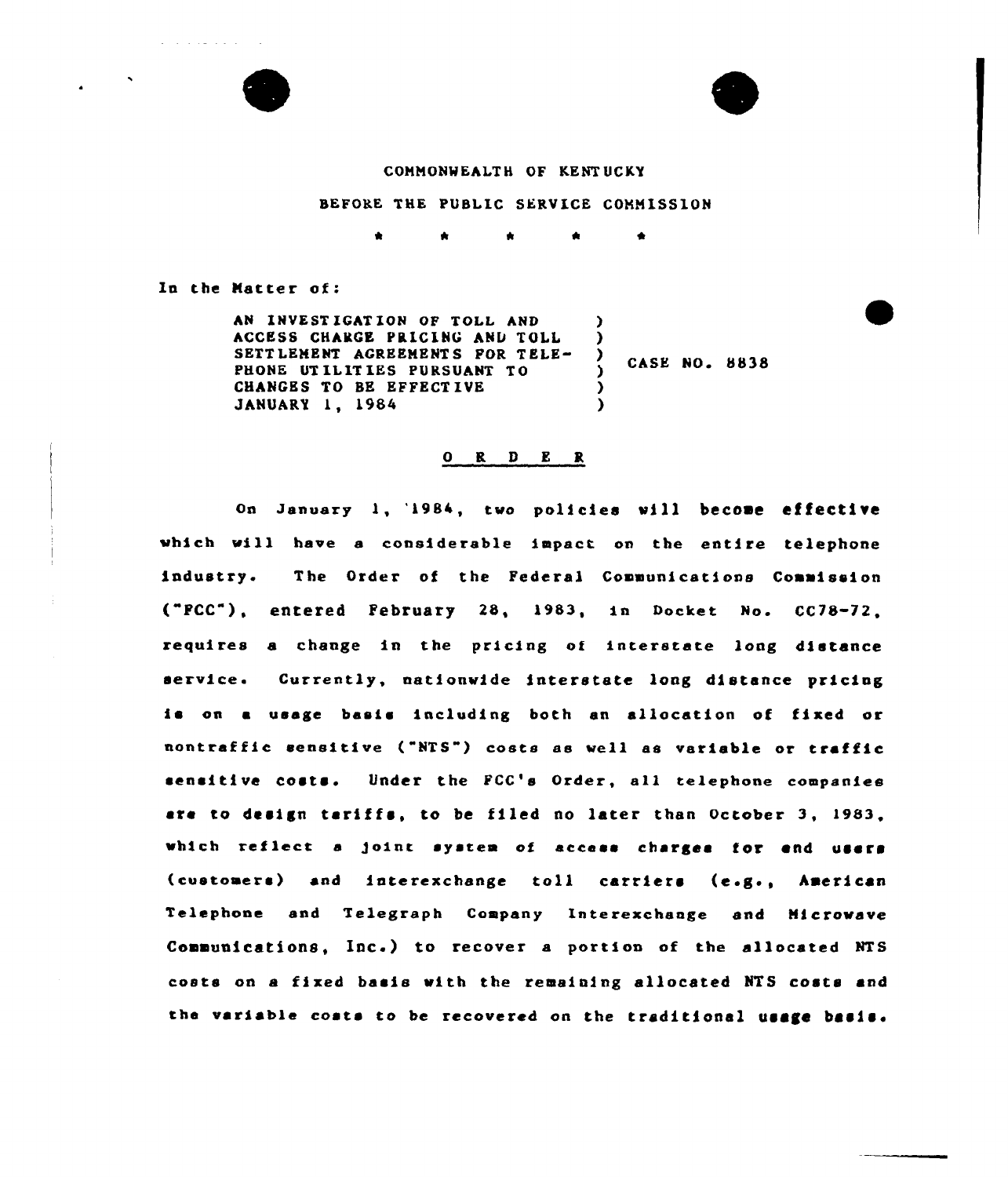This change affects all telephone companies under the )uriediction of this Commission ae well as all telephone companies nationwide. Certain tariffs must be common to all telephone companies while others are to be based on a particular telephone company's own costs. American Telephone and Telegraph Company, Inc., ("AT&T") is responsible for preparation and filing of the initial common tariffs for all companies except those which elect to file certain charges based on their own costs.

While this FCC acceee charge system is mandated only for the interstate toll portion of each telephone company's operations, certain features of the FGG plan and changes ia technology with the attendant risk of bypass make it improbable that the telephone companies can expect to continue to recover all costs currently charged intrastate toll solely on a usage basis. Therefore, it ie antic1pated that tariffs will be filed separating the allocated intrastate toll NTS costs between access and usage charges ln such ways that intrastate tariffs will mirror the interstate tariffs.

The second ma)or change affecting the telephone industry is the divestiture by AT&T of its local operating companies. As a result of divestiture, the present toll settlement arrangements between South Central Sell ("SCS") and the other telephone companies will have to be modified.

The combined effect of the FCC Order in Docket No. CC78-72 and the AT6T divestiture places the Commission, the telephone companies under ite Jurisdiction and the public in <sup>a</sup> position of uncertainty. Combined interstate and intrastate toll revenues

 $-2-$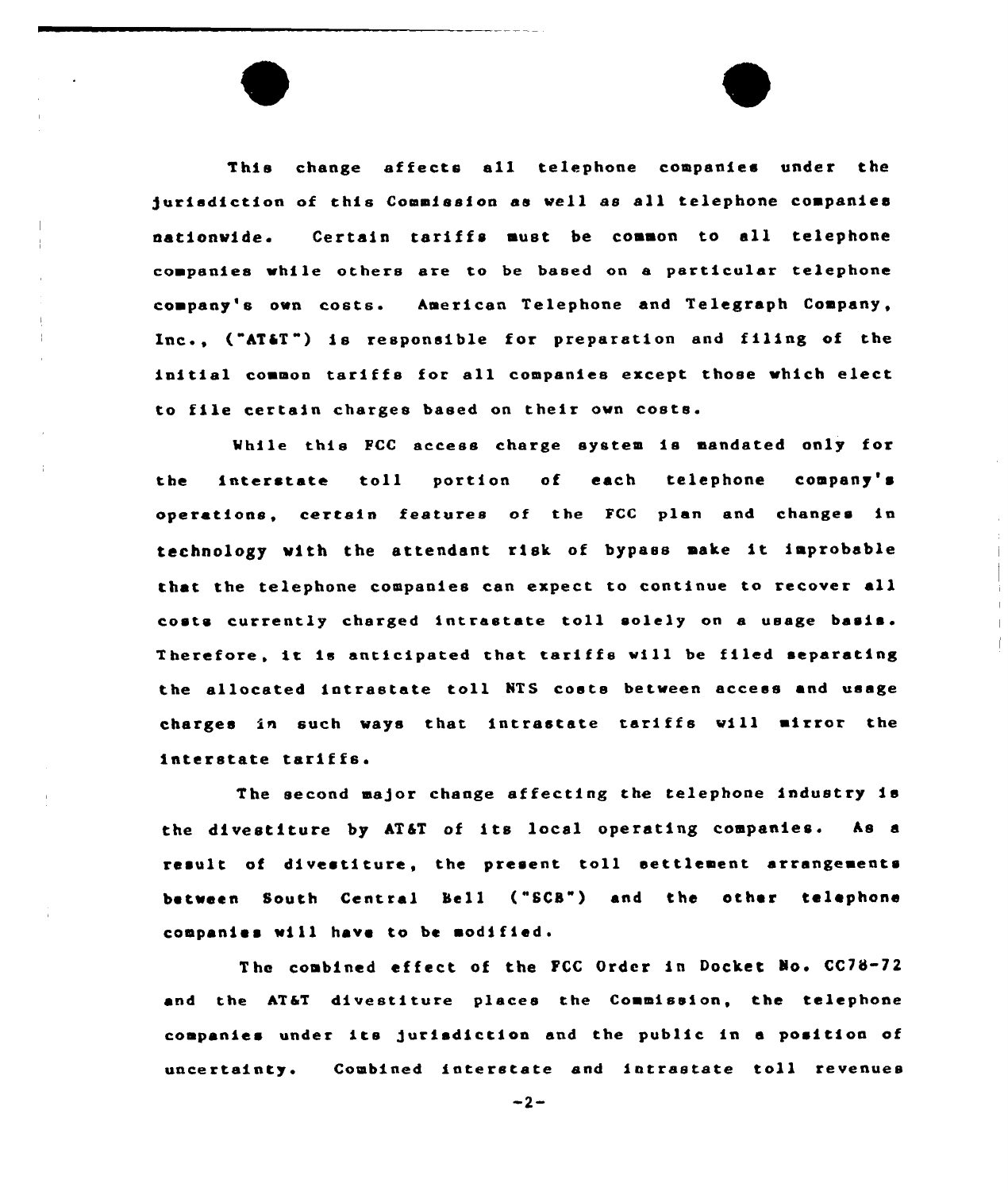currently account for a substantial portion of the revenues of each of the telephone companies in the Commonwealth. Moreover, the earnings and service of each of the telephone companies under this Commission's jurisdiction may be substantially changed. The potential consequence of these actions is of paramount concern. The Commission is therefore, establishing this case on intrastate access charges and toll revenue settlements and making each telephone company under its jurisdiction a party thereto. Persons desiring to intervene in this proceeding should file <sup>a</sup> motion with the Commission's Secretary within 30 days of the date of this Order, setting forth the grounds for the request including their status and interest.

hs successor to SCS, AT&T will provide intrastate, inter-LATA toll service in this state. The Commission thus expects AT&T to be vitally interested in the outcome of this proceeding, particularly the possible establishment of <sup>a</sup> carrier's carrier charge like the FCC established. Given the obvious conflict of interest between AT&T and SCB, the Commission expects that AT&T and SCB will be separately represented in this proceeding. The Commission will not accept filings or testimony from SCB made on behalf of AT&T i

The Commission met with representatives of SCS during an informal public meeting on April 2l, 1983, and was informed that SCB does not expect to file interstate or intrastate access tariffs until October l983. Certain telephone companies in the state may not concur with the same common interstate tariffs as AT6T with the FCC under Docket No. CC78-72 nor the same common

 $-3-$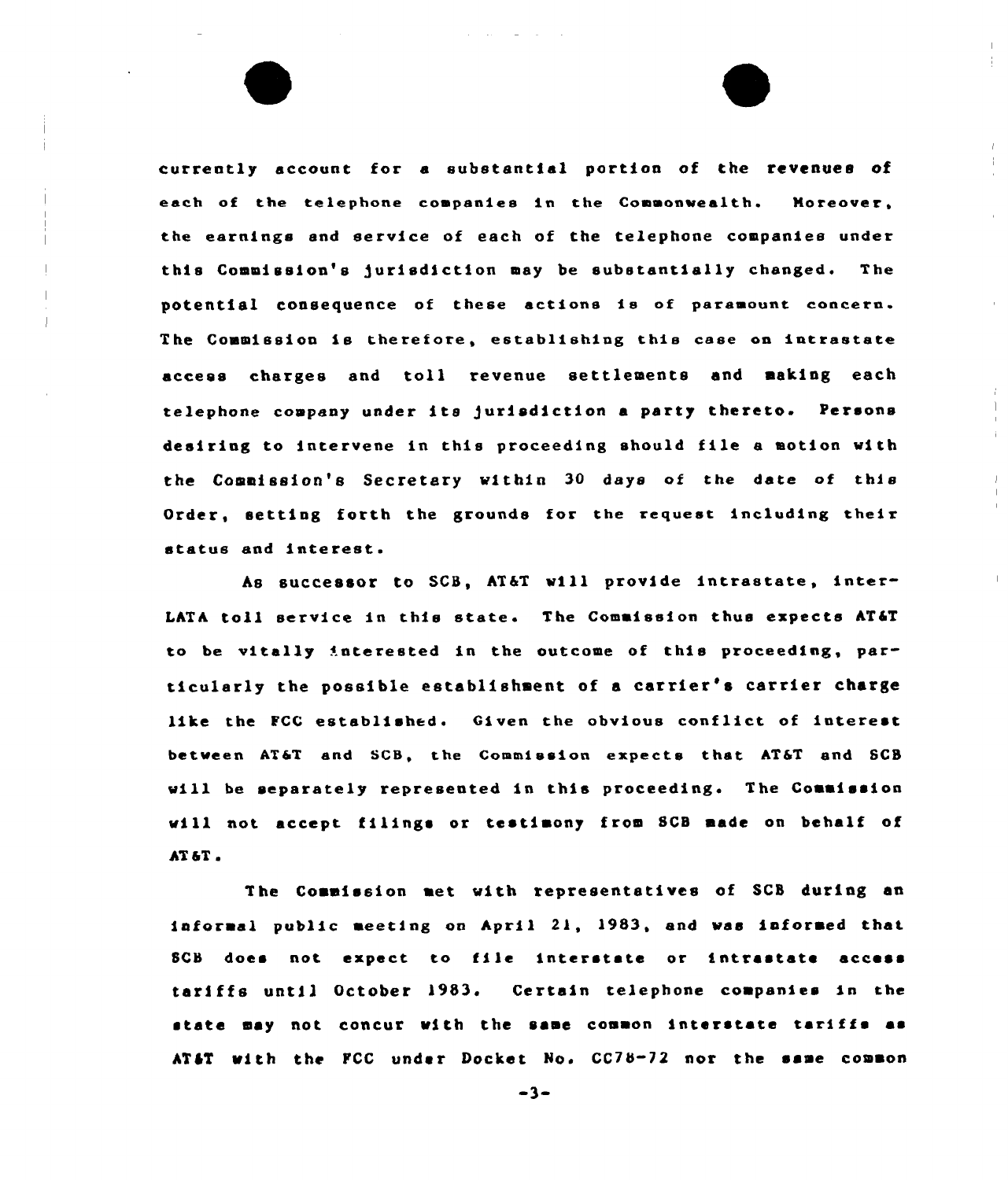intrastate access and usage tariffs as SCB with this Commission. Horeover, although SCB has had some discussions with the independent telephone companies in the state, negotiations are still in progress and a toll revenue settlement proposal before this Commission is anticipated no earlier than June 1983.

SCB has also informed the Commission that it currently plans to file a rate case in Junc 1983. While toll and access charges and settlements will materially affect the outcome of that proceeding, the Commission is of the opinion that the more appropriate procedure is to separate toll and access charges and settlements from the rate case for purposes of investigation. The record in this case will be incorporated by reference into the record in SCB's rate case.

The Commission recognizes that SCE and the other telephone companies under its jurisdiction are not presently prepared to present firm proposals regarding toll and access charges and settlement plans. Therefore it is premature to schedule hearings at this time. However, the Conmission is also aware that SCE is investigating various alternatives regarding toll charges and access charges and has met with various representatives of other telephone companies under its jurisdiction regarding tentative settlement plans. Therefore, the Commission will require that the following information be filed as part of this case prior to scheduling hearings:

 $(1)$  scr should iffe detailed explanations  $0<sup>f</sup>$  $a11$ settlement alternatives it has investigated. SCB should provide copies of all proposals it has considered as a means of adopting a

 $-4-$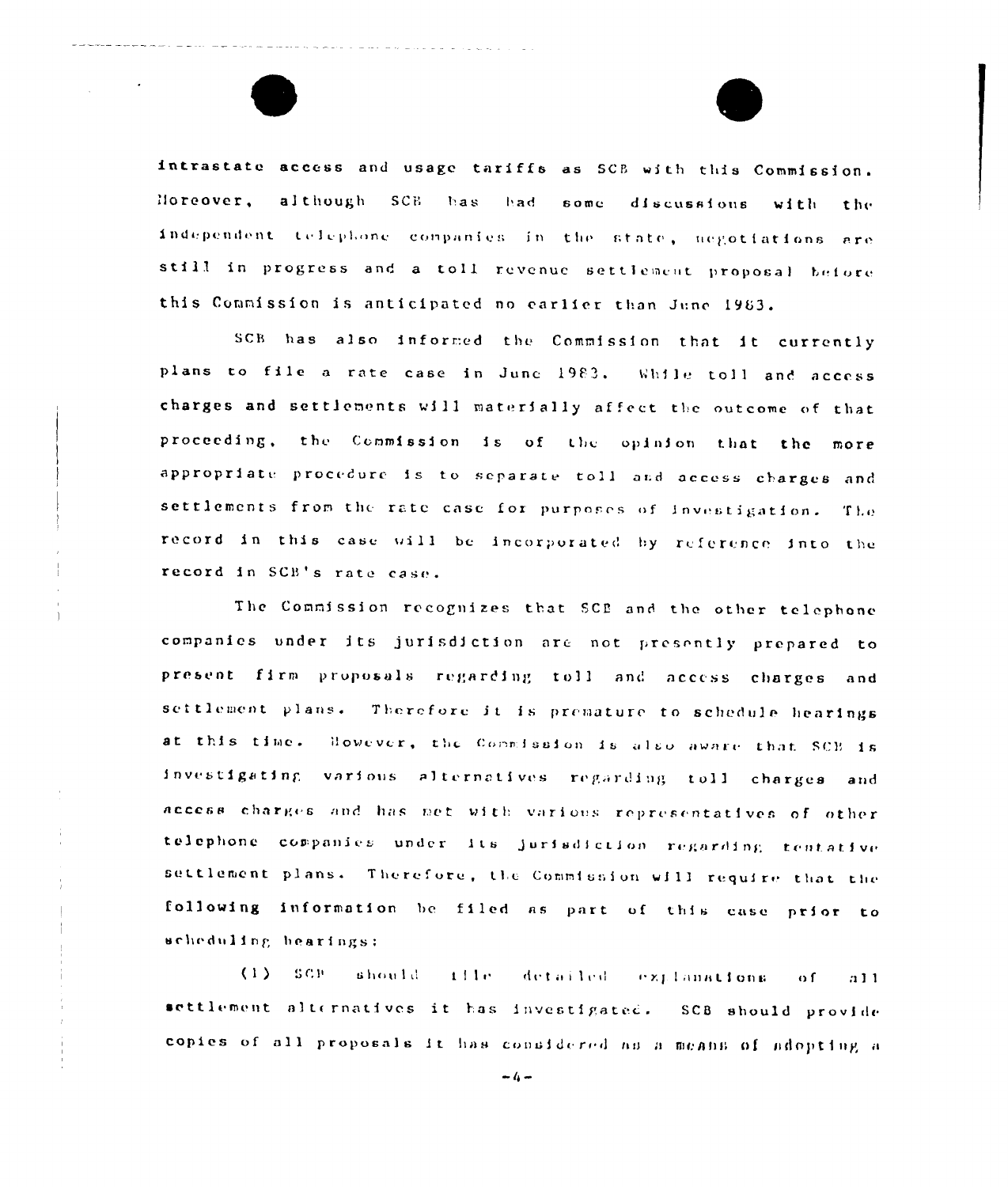future settlement procedure and agreement. The response should include a copy of all analyses and data pertaining to the various proposals, including all reports. documents. alternative correspondence and studies utilized. All assumptions inherent in these alternatives should be identified and fully defined. Moreover, the preliminary estimated revenue impact on SCB and each telephone company with which SCB settles for the years 1984, 1985, 1986, 1937 and 1988 should be filed under each alternative. The revenue impact should also show for these same years what the estimate would be assuming no change in the current method of settlement.

SCP should file minutes of all meetings and a full  $(2)$ description of all conversations held with the other telephone companies under this Commission's jurisdiction regarding tentative settlement plans.

(3) SCB or AT&T should file all preliminary reports required by the FCC in Docket No. CC78-72 regarding tentative or preliminary studies on its proposed interstate toll and access pricing.

(4) Any other telephone company under this Commission's jurisdiction that presently does not plan to concur in AT&T's common tariffs for interstate toll and access charge pricing should advise this Commission of its tentative proposals.

(5) SCB should file information regarding all alternatives currently under investigation regarding the repricing  $\Omega$ f intrastate toll and access charges. SCF should provide copies of all proposals considered by it as a means of repricing toll and

 $\sim 5$   $\sim$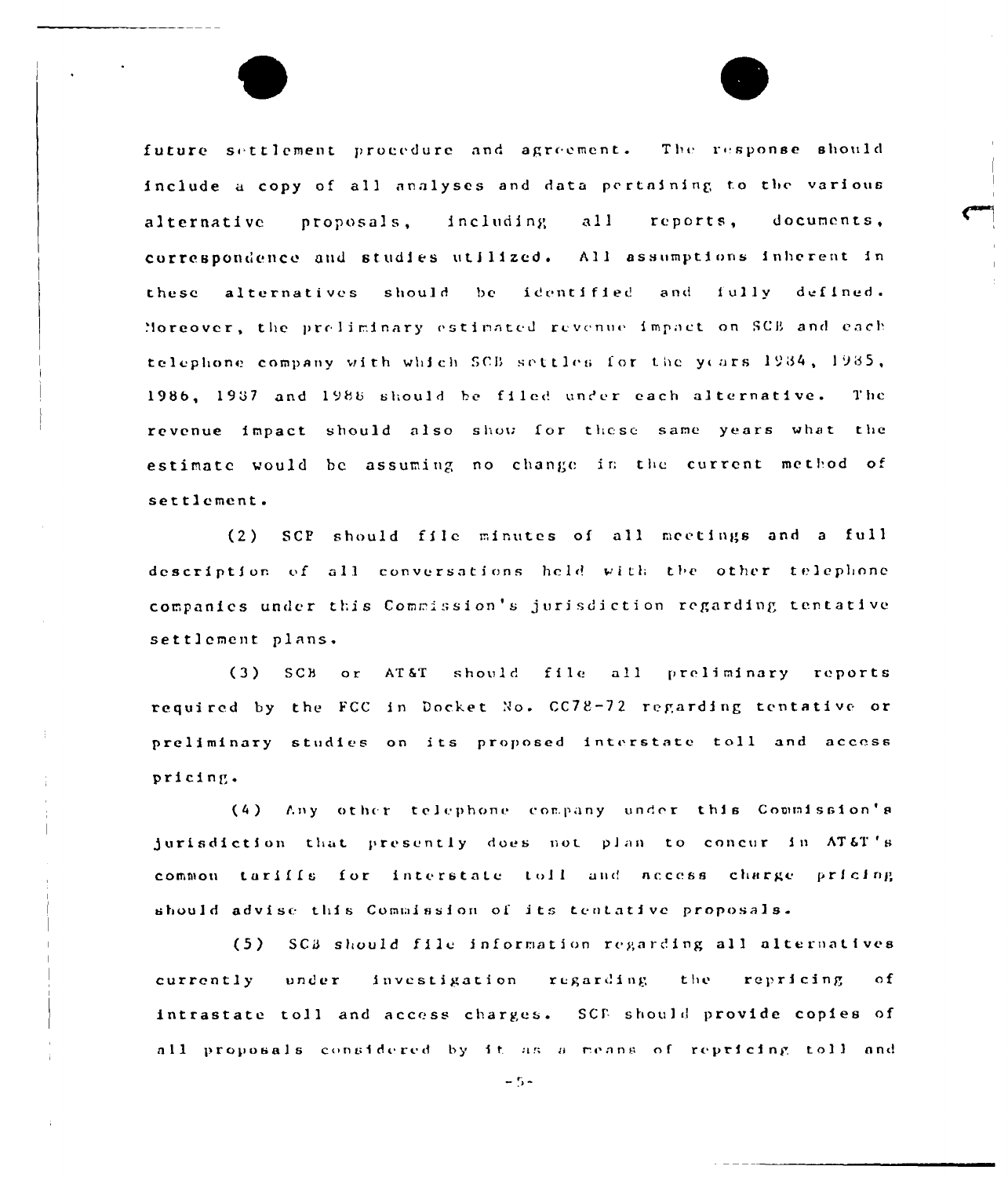setting access charges. The response should include a copy of all analyses and data pertaining to the various alternative proposals, including all reports, documents, correspondence and studies utilized. Again SCE should identify and define all assumptions used, particularly those assumptions used to arrive at alternative charges to interexchange carriers.

(6) Any other telephone company under this Commission's jurisdiction that presently does not plan to concur in SCB's common tariff for intrastate toll and access charge pricing should advise the Commission of its tentative proposals and the various alternatives under study in the same detail as specified for SCB.

(7) SCB (and any other telephone company which presently does not plan to concur in SCB's common intrastate toll and access charges) should file preliminary cost studies on which alternative toll and access prices are based. All allocation factors (and the derivation of each allocation factor) separating NTS and traffic sensitive plant from other intrastate plant should be shown under cach plant subaccount.

IT IS THEREFORE ORDERED that this case be and it hereby is established to investigate toll and access charge pricing and toll settlement procedures and that all telephone companies under the jurindiction of this Commission be and they betelly are made parties to this procedure.

IT IS FURTHER ORDERED that the record in this case shall be incorporated by reference into the record in SCB's next rate case.

IT IS FURTHER ORDEREL that the information outlined above shall be filed within 30 days of the date of this Order. This

 $-6-$